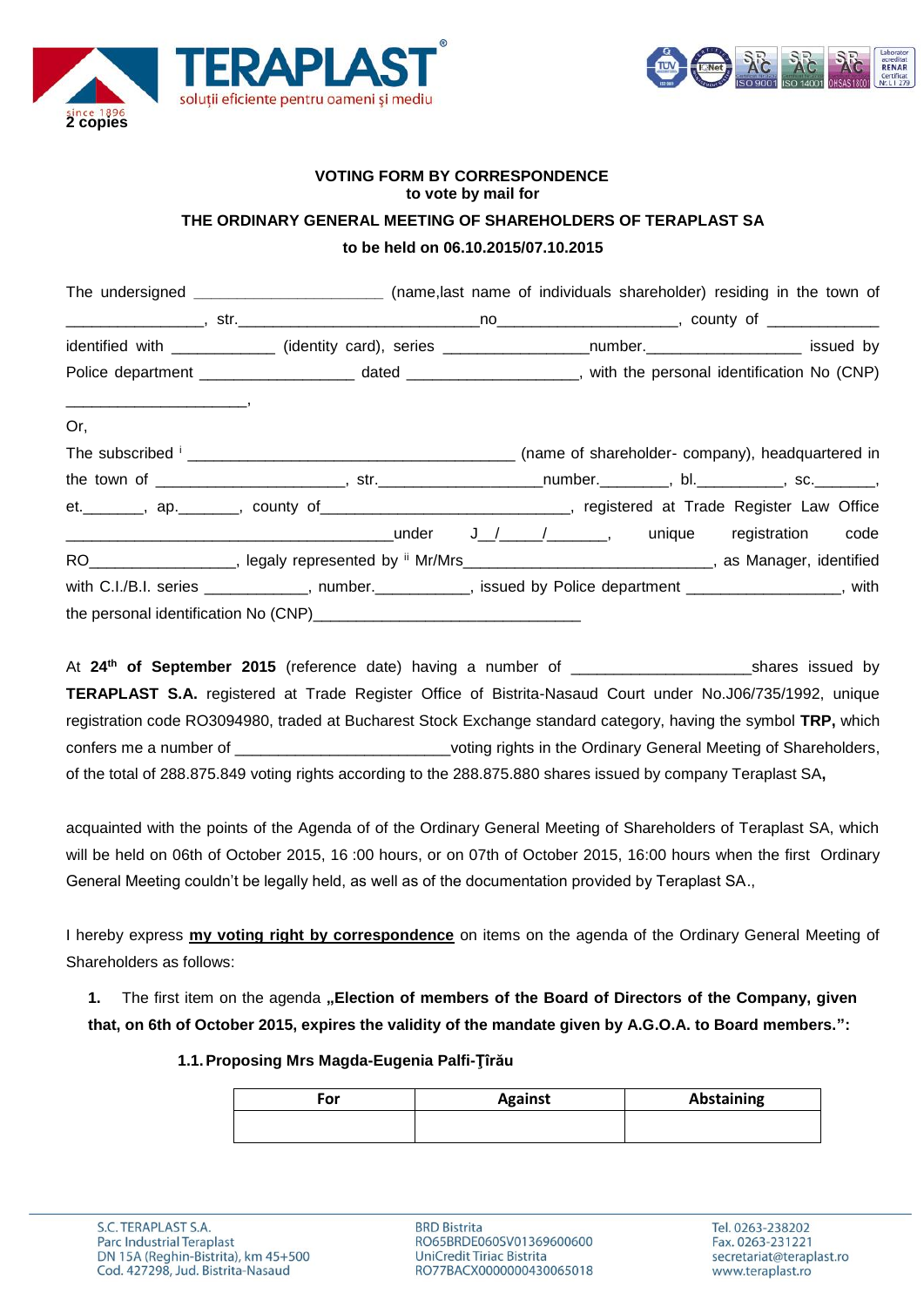



### **1.2.Proposing Mr Dorel Goia**

| For                            | <b>Against</b> | Abstaining |
|--------------------------------|----------------|------------|
|                                |                |            |
|                                |                |            |
| ronocina Mr Emanoil-Ioan Viciu |                |            |

**1.3.Proposing Mr Emanoil-Ioan Viciu**

| or | <b>Against</b> | Abstaining |
|----|----------------|------------|
|    |                |            |

**1.4.Proposing Mr Razvan Stefan Lefter**

| For | <b>Against</b> | <b>Abstaining</b> |
|-----|----------------|-------------------|
|     |                |                   |

**1.5.Proposing Mr Teofil-Ovidiu Muresan**

| For | <b>Against</b> | <b>Abstaining</b> |
|-----|----------------|-------------------|
|     |                |                   |

2. The second item on the agenda: " Establishing the validity of the mandate of the Board members, **starting from the date of adoption of the decision by A.G.O.A. The Board of Directors proposes that mandate length be 1(one) year."**

| For | <b>Against</b> | Abstaining |
|-----|----------------|------------|
|     |                |            |

**3.** The third item on the agenda: **"Authorising Mr. Dorel Goia and Mrs.Magda-Eugenia Palfi-Tirau to negociate managers contracts of mandate and to sign them, eihter of the two, in the name and on behalf of the Company."**

| For | <b>Against</b> | Abstaining |
|-----|----------------|------------|
|     |                |            |

**4.** The fourth item on the agenda: **"Establishing the registration date which serves to identify the shareholders who will be affected by the decisions adopted by the General Ordinary Meeting of Shareholders. The date proposed by the Board of Directors is 22nd of October 2015":**

| ≓or | <b>Against</b> | <b>Abstaining</b> |
|-----|----------------|-------------------|
|     |                |                   |

5. The fifth item on the agenda: "Approval of the date of 21st of October 2015 as "ex date", respectively the **date previous to the registration date when the financial instruments, subject of the decision of the corporate bodies, are transacted without the rights resulting from such decision, pursuant to art. 2 letter f) of Regulation No. 6/2009 regarding the exercise of certain rights of the shareholders within the general assemblies of the trading companies, amended and completed by Regulation no. 13/2014 regarding the amendment and completion of certain regulations issued by the Security National Board (herein referred to as Regulation CNVM No. 6/2009)":**

| Ξor | <b>Against</b> | Abstaining |
|-----|----------------|------------|
|     |                |            |

**6.** The sixth item on the agenda: **"Mandating the Chairman of the Board of Directors to sign for and on behalf of all shareholders present at the assembly, the Decision of A.G.O.A"**:

**BRD Bistrita** RO65BRDE060SV01369600600 UniCredit Tiriac Bistrita RO77BACX0000000430065018